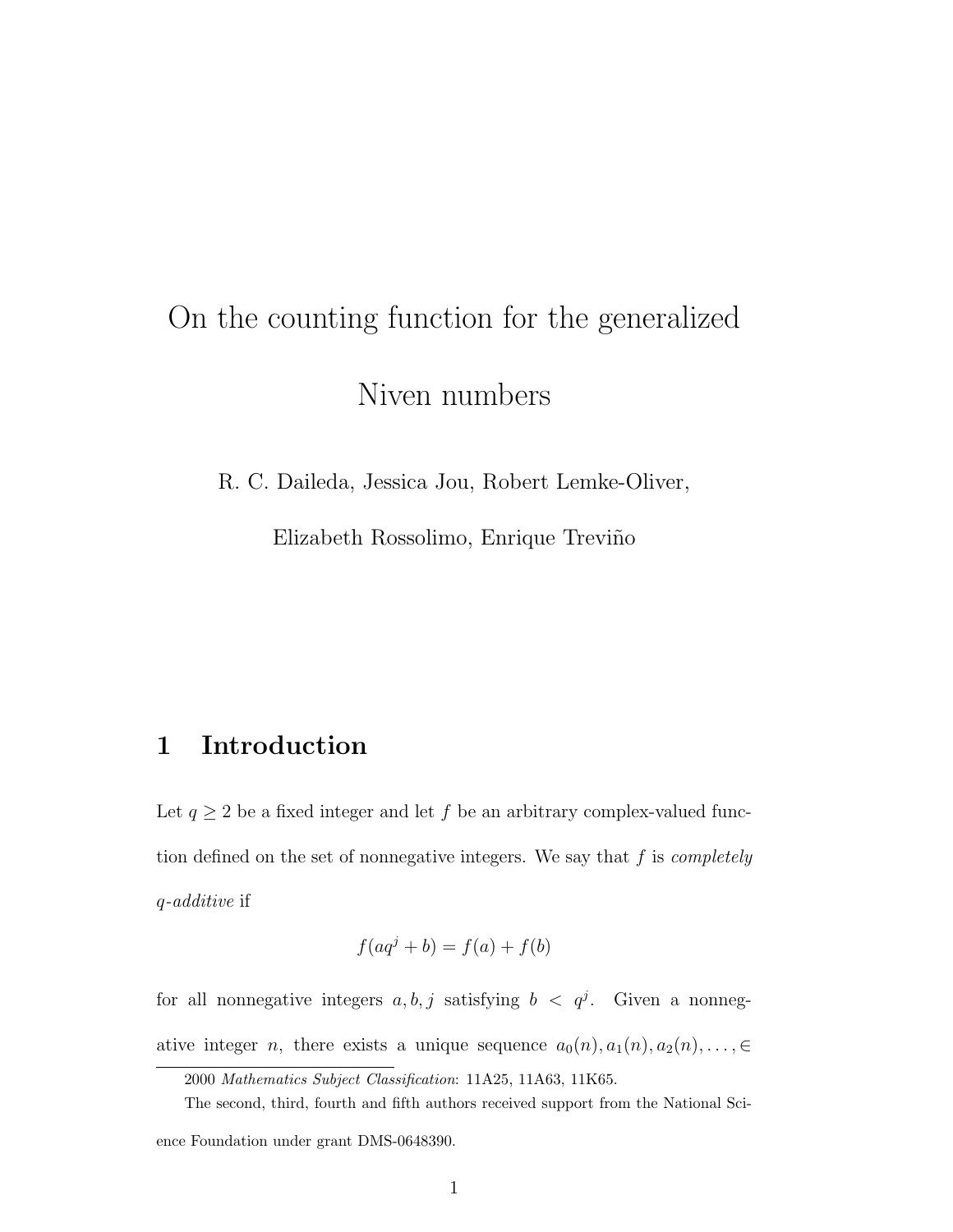$\{0,1,\ldots,q-1\}$  so that

$$
n = \sum_{j=0}^{\infty} a_j(n) q^j.
$$
 (1)

The right hand side of expression  $(1)$  will be called the *base q expansion* of n. Using the base q expansion (1), we find that the function f is completely q-additive if and only if  $f(0) = 0$  and

$$
f(n) = \sum_{j=1}^{\infty} f(a_j(n)).
$$

It follows that a completely q-additive function is completely determined by its values on the set  $\{0, 1, \ldots, q-1\}$ .

The prototypical example of a completely  $q$ -additive function is the base  $q$  sum of digits function  $s_q$ , which is defined by

$$
s_q(n) = \sum_{j=0}^{\infty} a_j(n).
$$

A *q*-Niven number is a nonnegative integer *n* that is divisible by  $s_q(n)$ . The question of the distribution of the  $q$ -Niven numbers can be answered by studying the counting function

$$
N_q(x) = \# \{ 0 \le n < x : s_q(n) \mid n \},
$$

a task which has been undertaken by several authors (see, for example, the papers of Cooper and Kennedy [1, 2, 3, 4] or De Koninck and Doyon [5]). The best known result is the asymptotic formula

$$
N_q(x) = (c_q + o(1)) \frac{x}{\log x}
$$
, where  $c_q = \frac{2 \log q}{(q-1)^2} \sum_{j=1}^{q-1} (j, q-1)$ ,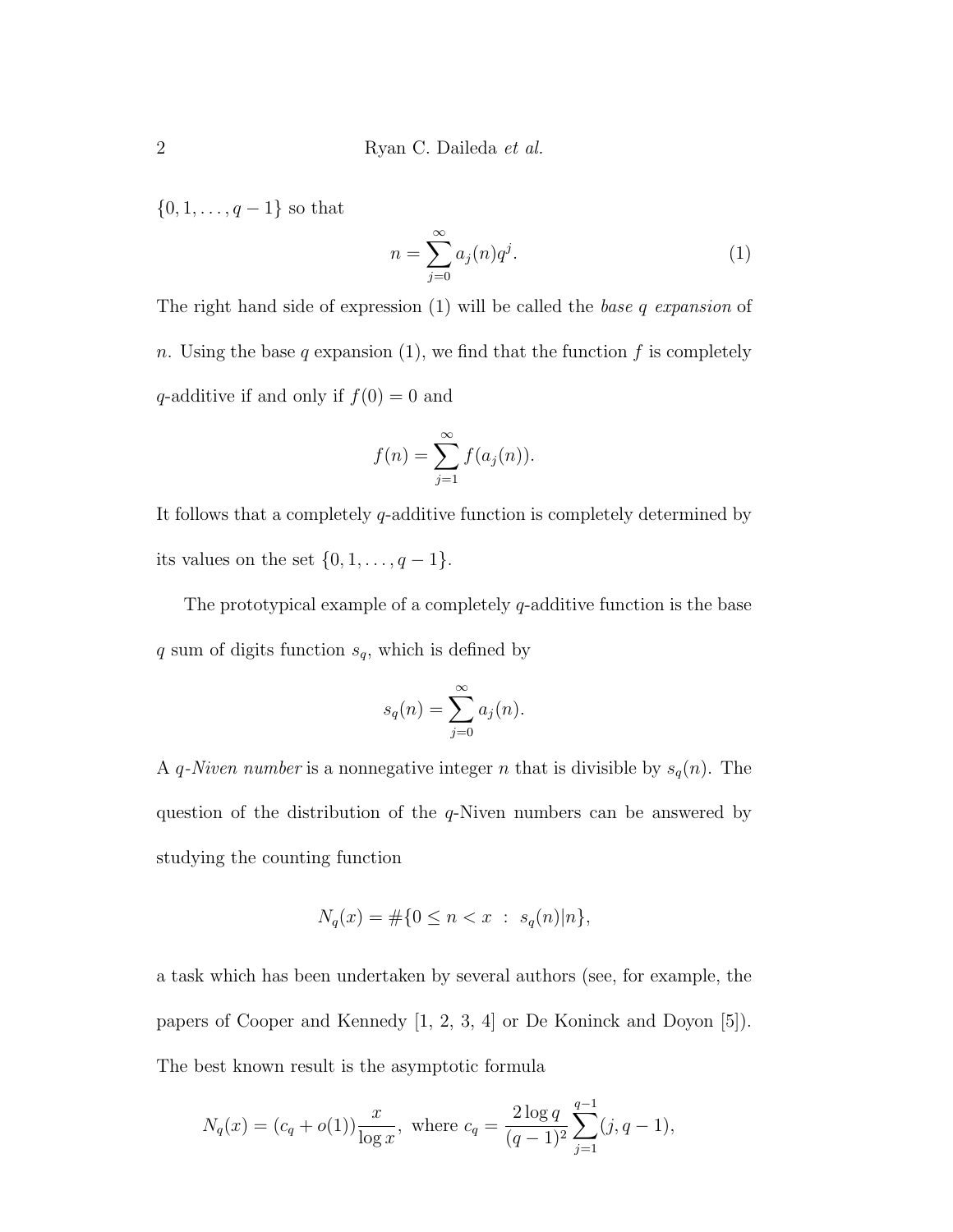which was proven only recently by De Koninck, Doyon and Kátai [6], and independently by Mauduit, Pomerance and Sárközy [8].

Given an arbitrary non-zero, integer-valued, completely  $q$  additive function  $f$ , we define an  $f$ -Niven number to be a nonnegative integer  $n$  that is divisible by  $f(n)$ . In the final section of [6] it is suggested that the techniques used therein could be applied to derive an asymptotic expression for the counting function of the f-Niven numbers,

$$
N_f(x) = \# \{ 0 \le n < x \, | \, f(n) | n \} \, .
$$

It is the goal of this paper to show that, under an additional mild restriction on  $f$ , this is indeed the case. Our main result is the following.

Theorem 1. Let f be an arbitrary non-zero, integer-valued, completely qadditive function and set

$$
m = \frac{1}{q} \sum_{j=0}^{q-1} f(j) , \sigma^2 = \frac{1}{q} \sum_{j=0}^{q-1} f(j)^2 - m^2,
$$

 $F = (f(1), f(2), \ldots, f(q-1))$  and

$$
d = \gcd \{ rf(s) - sf(r) | r, s \in \{1, 2, ..., q - 1\} \}.
$$

Assume  $(F, q - 1) = 1$ .

(i) If  $m \neq 0$  then for any  $\epsilon \in (0, 1/2)$ 

$$
N_f(x) = c_f \frac{x}{\log x} + O\left(\frac{x}{(\log x)^{\frac{3}{2}-\epsilon}}\right)
$$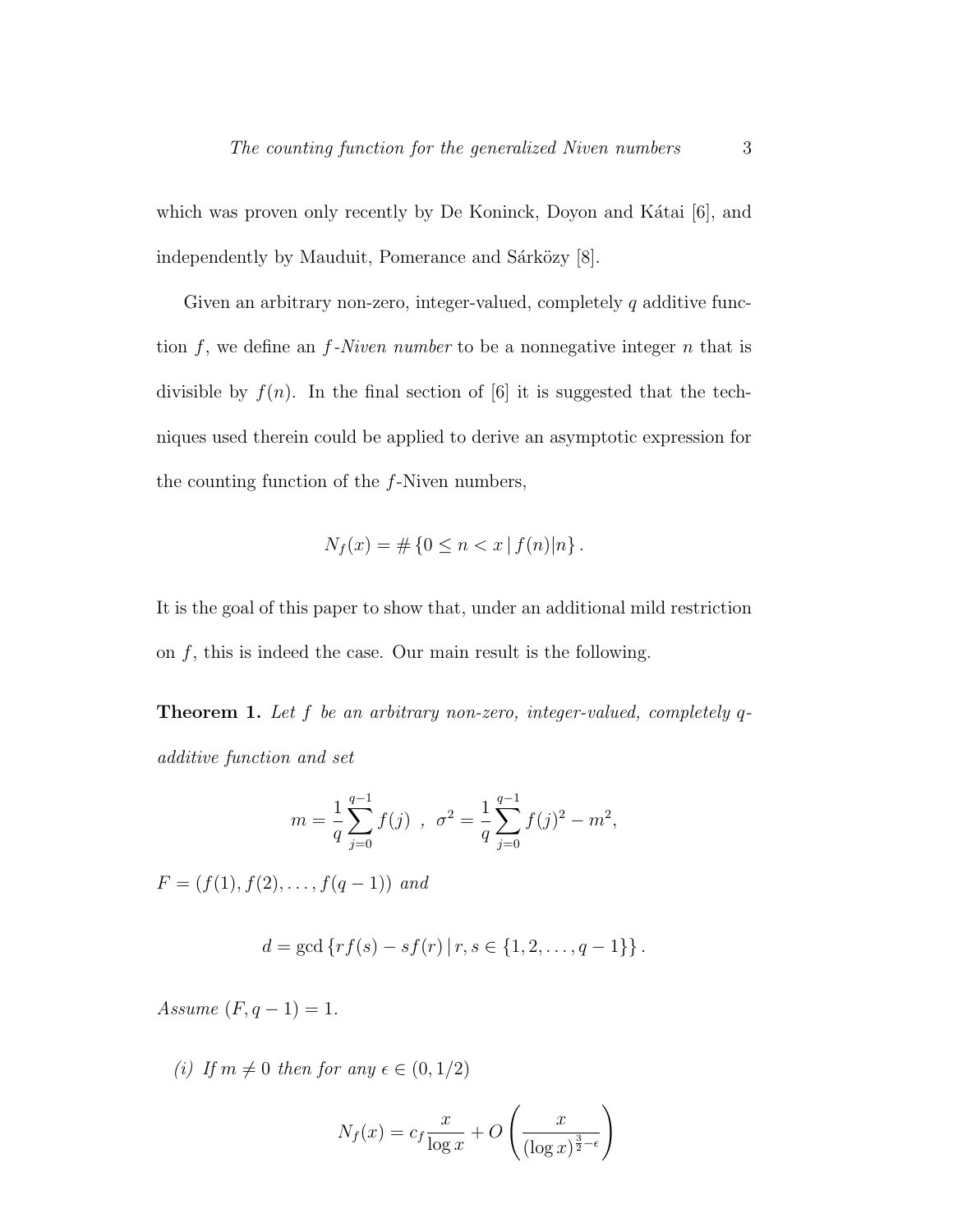where

$$
c_f = \frac{\log q}{|m|} \left( \frac{1}{q-1} \sum_{j=1}^{q-1} (j, q-1, d) \right).
$$

The implied constant depends only on f and  $\epsilon$ .

(*ii*) If  $m = 0$  then

$$
N_f(x) = c_f \frac{x \log \log x}{(\log x)^{\frac{1}{2}}} + O\left(\frac{x}{(\log x)^{\frac{1}{2}}}\right)
$$

where

$$
c_f = \left(\frac{\log q}{2\pi\sigma^2}\right)^{\frac{1}{2}} \left(\frac{1}{q-1}\sum_{j=1}^{q-1} (j, q-1, d)\right).
$$

The implied constant depends only on f.

Most of the proof of this theorem is a straightforward generalization of the methods used in [6]. It is the intent of this paper, then, to indicate where significant and perhaps non-obvious modifications to the original work must be made. The first notable change is the introduction and use of the quantities d and F. Because  $d = 0$  and  $F = 1$  when  $f = s_q$  these quantities play no role in the earlier work.

Finally, in order to shorten the presentation, we have attempted to unify the  $m \neq 0$  and  $m = 0$  cases for as long as possible. The result is a slightly different approach in the  $m \neq 0$  case than appears in [6]. The final steps when  $m = 0$  are entirely new.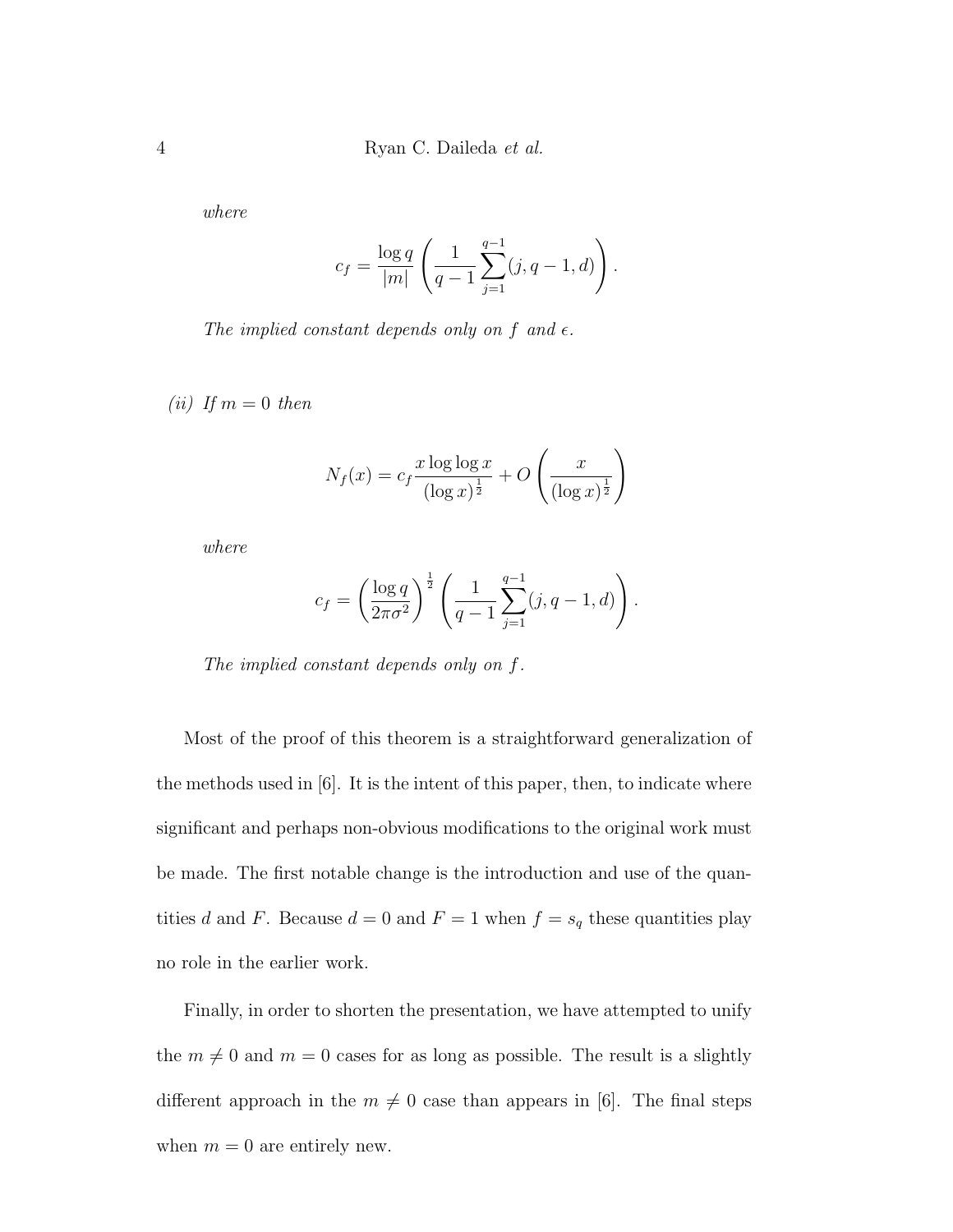# 2 Notation

We denote by  $\mathbb{Z}, \mathbb{Z}^+, \mathbb{Z}_0^+, \mathbb{R}$  and  $\mathbb C$  the sets of integers, positive integers, nonnegative integers, real numbers and complex numbers, respectively. For the remainder of this paper, we fix an integer  $q \geq 2$  and a non-zero completely q additive function  $f : \mathbb{Z}_0^+ \to \mathbb{Z}$ . The variable x will always be assumed real and positive and n will always be an integer. Following  $[6]$  we set

$$
A(x|k, l, t) = #{0 \le n < x | n \equiv l \pmod{k} \text{ and } f(n) = t},
$$
  

$$
a(x|t) = #{0 \le n < x | f(n) = t}.
$$

As usual, we use the notation  $F(x) = O(G(x))$  (or  $F(x) \ll G(x)$ ) to mean that there is a constant C so that for all sufficiently large x,  $|F(x)| \le$  $CG(x)$ . The constant C and the size of x are allowed to depend on f (and hence on  $q$ ), but on no other quantity unless specified.

### 3 Preliminary Lemmas

For real y we define  $||y||$  to be the distance from y to the nearest integer.

**Lemma 1.** Let  $M = \max_{1 \leq j \leq q-1} |f(j)|$ . Let  $s, k \in \mathbb{Z}^+$  with  $(s, k) = 1$  and suppose that there is a pair  $j_1, j_2 \in \{0, 1, \ldots, q-1\}$  so that  $k \nmid j_1 f(j_2)$  –  $j_2f(j_1)$ . Then for any  $\xi \in \mathbb{R}$ 

$$
\max_{0 \le j \le q-1} \left| \left| f(j)\xi + \frac{j s}{k} \right| \right| \ge \frac{1}{2Mk}.\tag{2}
$$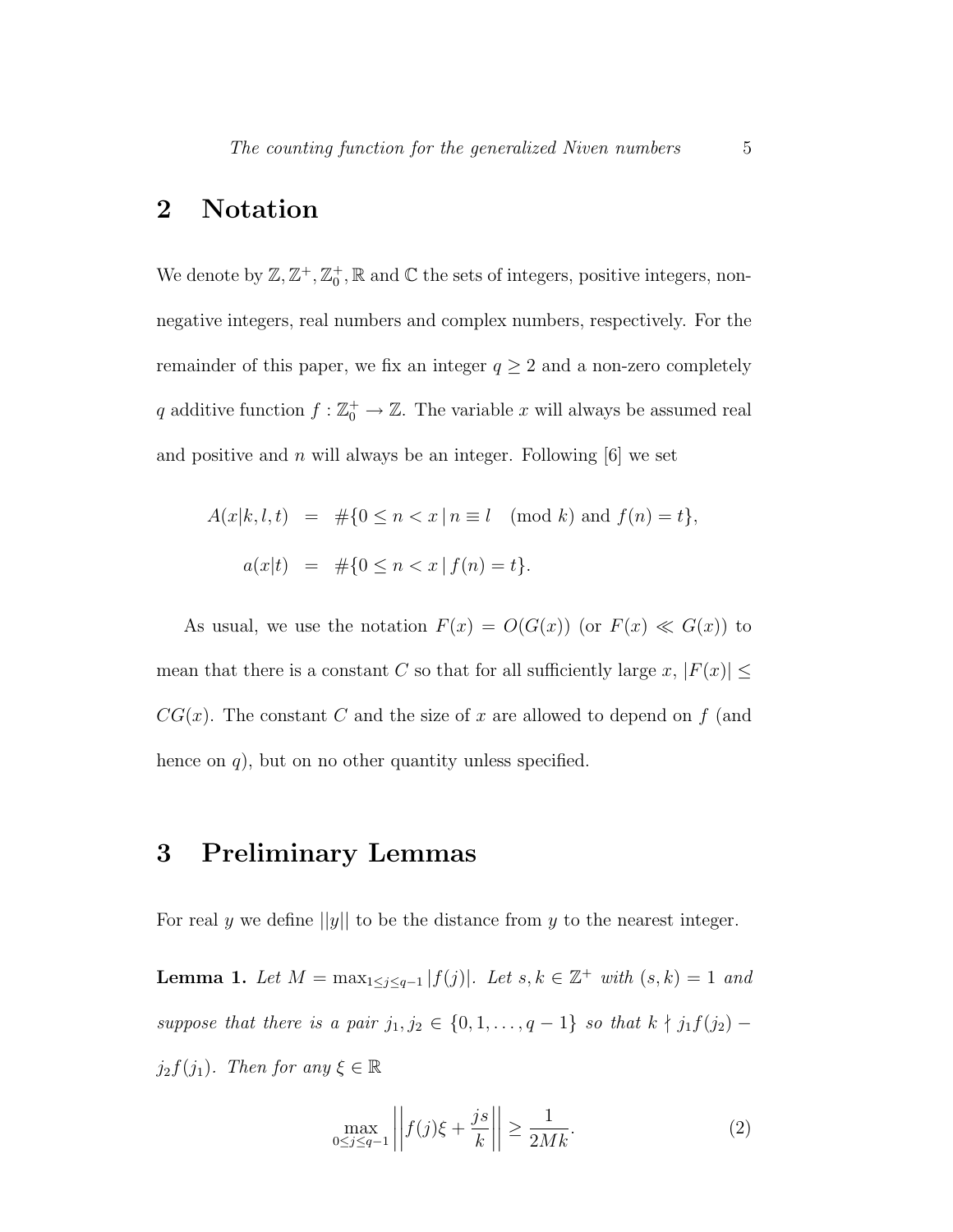Proof. We first claim that the maximum in question is at least positive. To see this we argue by contradiction and assume that  $||f(j)\xi + j s/k|| = 0$  for  $0 \leq j \leq q-1$ . Then  $f(j)\xi + js/k = n_j \in \mathbb{Z}$  for each j. Solving for  $\xi$  and equating the resulting expressions, we find that if  $f(j_1)$ ,  $f(j_2) \neq 0$  then

$$
k(n_{j_1}f(j_2) - n_{j_2}f(j_1)) = s(j_1f(j_2) - j_2f(j_1)).
$$
\n(3)

Since  $(s, k) = 1$ , this implies that  $k|j_1f(j_2) - j_2f(j_1)$ , which is impossible. Since this same condition is trivially verified if  $f(j_1) = 0$  or  $f(j_2) = 0$ , we have a contradiction in any case.

To prove the lemma we again argue by contradiction. Assume the contrary. Then

$$
\frac{1}{k} \leq \left\| \frac{\left(j_1 f(j_2) - j_2 f(j_1)\right) s}{k} \right\|
$$
\n
$$
= \left\| \left(f(j_1) f(j_2) \xi + \frac{j_1 f(j_2) s}{k}\right) - \left(f(j_1) f(j_2) \xi + \frac{j_2 f(j_1) s}{k}\right) \right\|
$$
\n
$$
\leq \left\| f(j_2) \left(f(j_1) \xi + \frac{j_1 s}{k}\right) \right\| + \left\| f(j_1) \left(f(j_2) \xi + \frac{j_2 s}{k}\right) \right\|.
$$

By our assumption,

$$
|f(j_1)| \leq M
$$
  

$$
< \frac{1}{2k \max_{0 \leq j \leq q-1} ||f(j)\xi + js/k||}
$$
  

$$
\leq \frac{1}{2||f(j_2)\xi + j_2s/k||}
$$

and similarly

$$
|f(j_2)| < \frac{1}{2\left| |f(j_1)\xi + j_1s/k| \right|}.
$$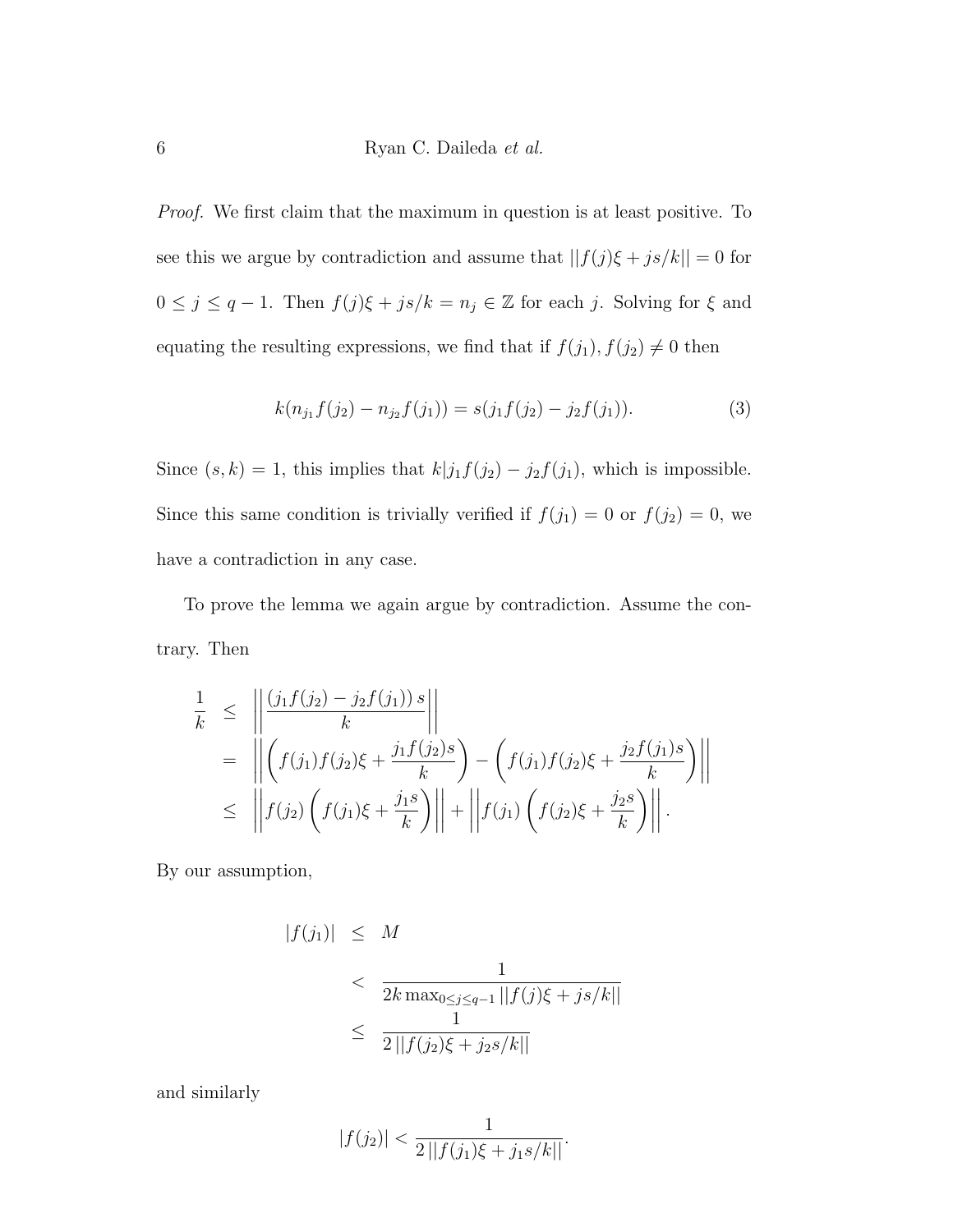Therefore, by properties of  $|| \cdot ||$ ,

$$
\frac{1}{k} \leq |f(j_2)| \cdot \left\| f(j_1)\xi + \frac{j_1 s}{k} \right\| + |f(j_1)| \cdot \left\| f(j_2)\xi + \frac{j_2 s}{k} \right\|
$$
\n
$$
\leq 2M \max_{0 \leq j \leq q-1} \left\| f(j)\xi + \frac{j s}{k} \right\|
$$
\n
$$
< 2M \frac{1}{2Mk}
$$
\n
$$
= \frac{1}{k}
$$

which is a contradiction.

It is proven in [7] that if  $z_1, z_2, \ldots, z_{q-1} \in \mathbb{C}$  satisfy  $|z_j| \leq 1$  for  $j =$  $1, 2, \ldots, q-1$ . then

$$
\left| \frac{1}{q} \left( 1 + \sum_{j=1}^{q-1} z_j \right) \right| \le 1 - \frac{1}{2q} \max_{1 \le j \le q-1} (1 - \text{Re } z_j). \tag{4}
$$

Since for real y we have  $||y||^2 \ll 1 - \cos(2\pi y)$  and  $1 + y \leq e^y$ , the next lemma is an immediate consequence.

**Lemma 2.** Let  $e(y) = e^{2\pi iy}$ . There is a positive constant  $c_1 = c_1(f)$  so that for any  $\xi, r \in \mathbb{R}$ 

$$
\left| \frac{1}{q} \sum_{j=0}^{q-1} e(f(j)\xi + rj) \right| \le \exp\left( -c_1 \max_{1 \le j \le q-1} ||f(j)\xi + rj||^2 \right).
$$
 (5)

# 4 The distribution of the values of  $f$

#### 4.1 Argument restricted to a congruence class

Let  $k \in \mathbb{Z}^+$ ,  $l \in \mathbb{Z}_0^+$  and  $t \in \mathbb{Z}$ . Our first goal in this section is to relate  $A(x|k, l, t)$  to the function  $a(x|t)$  through a series of reductions on the mod-

 $\Box$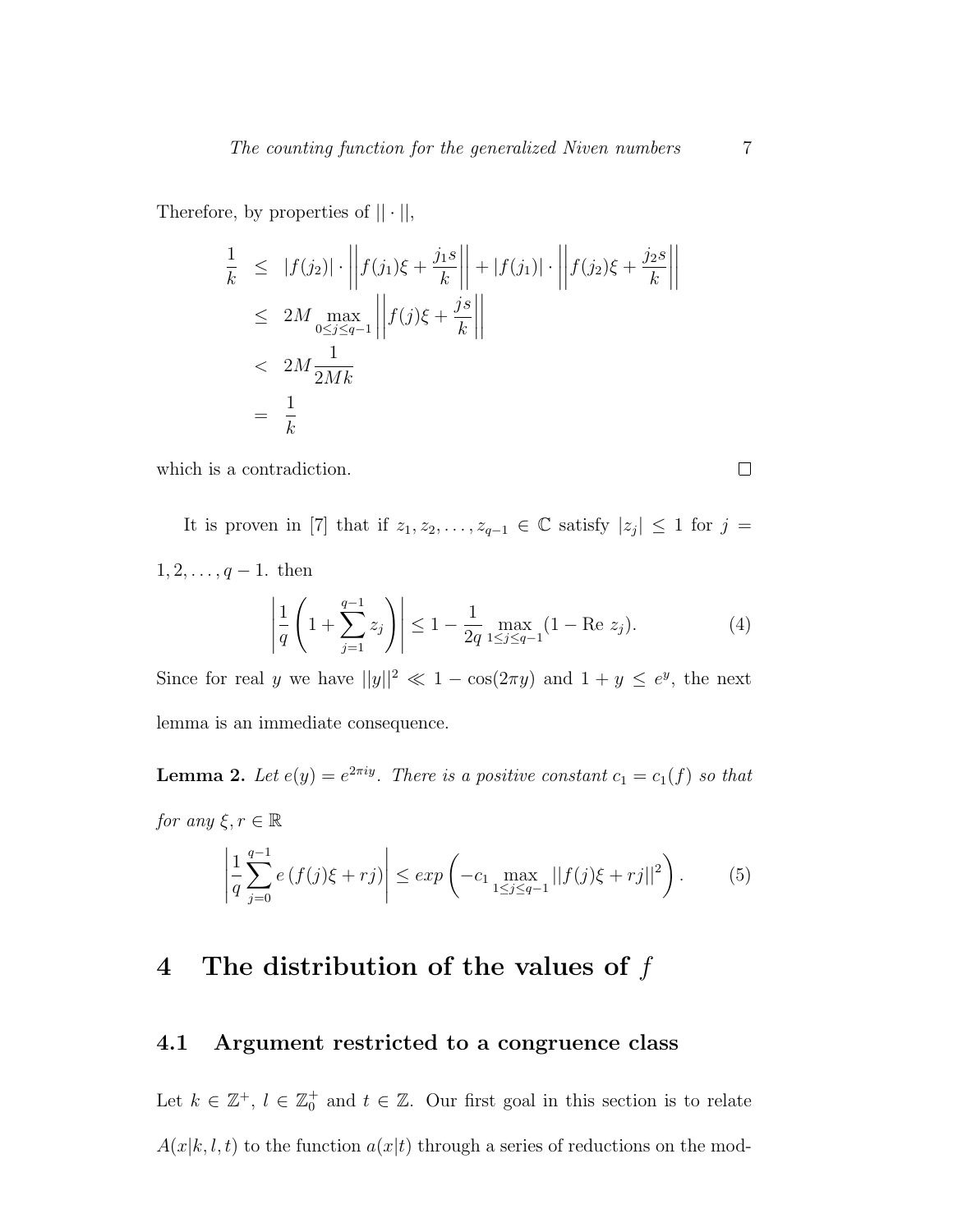ulus k. The first three reductions are proven exactly as in  $[6]$ , substituting our Lemma 2 for their Lemma 3. We state them for the convenience of the reader.

**Reduction 1.** Write  $k = k_1 k_2$  where  $k_1$  is the largest divisor of k so that  $(k_1, q) = 1$ . Then the primes dividing  $k_2$  also divide q and we let h be the smallest positive integer so that  $k_2$  divides  $q^h$ . Since k divides  $k_1q^h$ , the congruence class l (mod k) is the union of classes  $l^{(j)}$  (mod  $k_1q^h$ ),  $j = 1, \ldots, q^h/k_2$ . For each j write

$$
l^{(j)} = l_1^{(j)} + q^h l_2^{(j)}
$$

where  $0 \leq l_1^{(j)} < q^h$ . Then

$$
A(x|k, l, t) = \sum_{j=1}^{q^h/k_2} A\left(\frac{x - l_1^{(j)}}{q^h}\middle| k_1, l_2^{(j)}, t - f(l_1^{(j)}).
$$

Since  $(k_1, q) = 1$ , we are led to the next reduction.

**Reduction 2.** Suppose that  $(k, q) = 1$ . Let  $k = k_1 k_2$  where  $k_1$  is the largest divisor of k so that  $(k_1, q-1) = 1$ . Then there is a positive constant  $c_3 = c_3(f)$  so that

$$
A(x|k, l, t) = \frac{1}{k_1} A(x|k_2, l, t) + O\left(x^{1 - \frac{c_3}{\log 2k}}\right).
$$

Before moving to the next reduction, we note that the primes dividing  $k_2$ must also divide  $q - 1$ .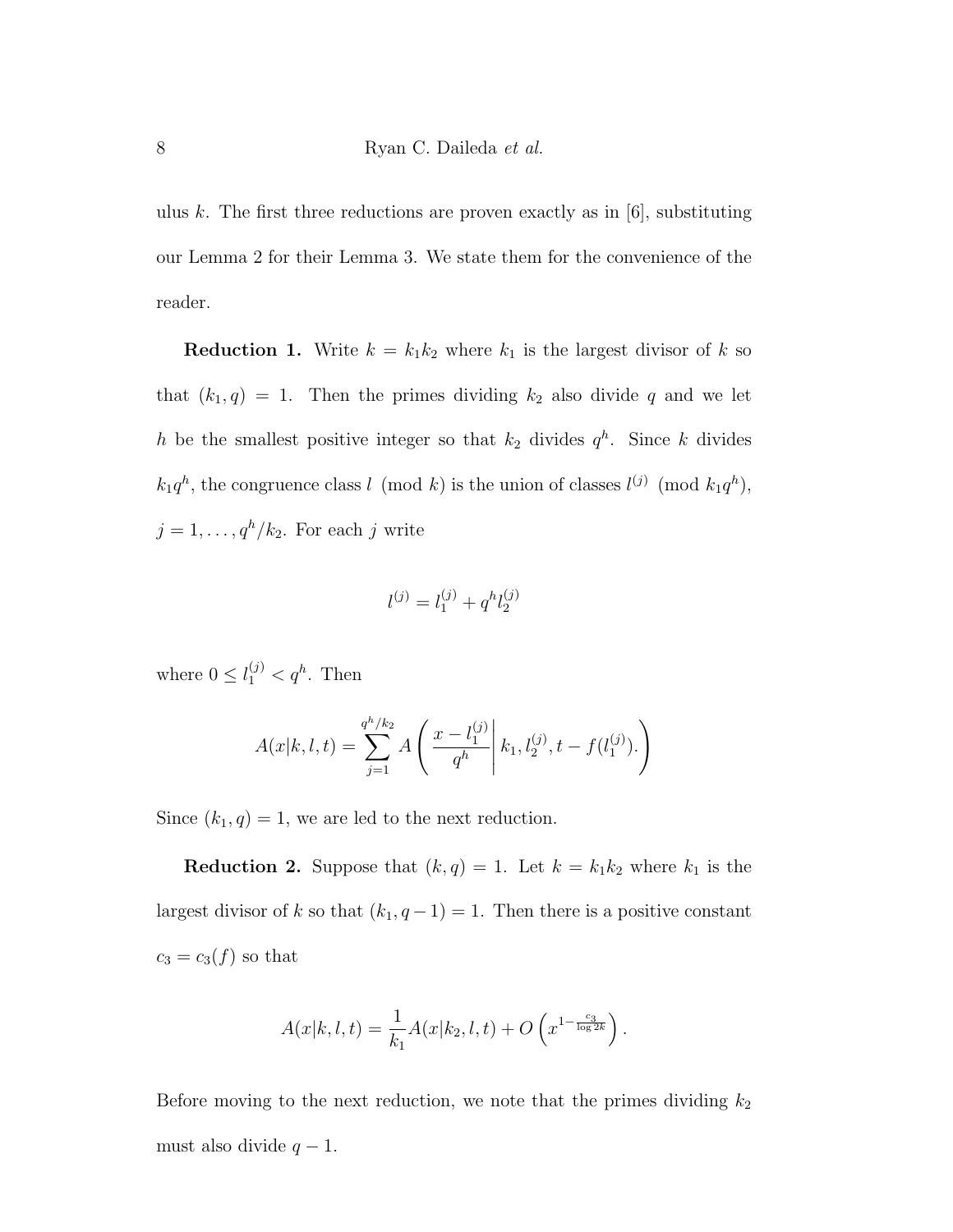**Reduction 3.** Suppose that the prime divisors of k also divide  $q - 1$ . Then there is a positive constant  $c_4 = c_4(f)$  so that

$$
A(x|k, l, t) = \frac{(k, q - 1)}{k} A(x|(k, q - 1), l, t) + O\left(x^{1 - \frac{c_4}{\log 2k}}\right).
$$

We have therefore reduced to the case in which the modulus is a divisor of  $q-1$ .

Reduction 4. We now come to the first new reduction. The proof closely follows that of Reductions 2 and 3 of [6], substituting our Lemma 1 for their Lemma 1 and our Lemma 2 for their Lemma 3. We therefore choose to omit it. Suppose that  $k|q-1$  and let d denote the greatest common divisor of  $j_1f(j_2)-j_2f(j_1)$  for  $j_1, j_2 \in \{0, 1, \ldots, q-1\}$ . Then there is a positive constant  $c_5 = c_5(f)$  so that

$$
A(x|k, l, t) = \frac{(k, d)}{k} A(x|(k, d), l, t) + O(x^{1-c_5}).
$$

We note that in the case  $f = s_q$  we have  $d = 0$ , making this reduction unnecessary. As such, it has no analogue in [6].

**Reduction 5.** Suppose that k divides  $(q-1, d)$ . Then  $q^j \equiv 1 \pmod{k}$ for all  $j \ge 1$  and  $j_1 f(j_2) \equiv j_2 f(j_1) \pmod{k}$  for all  $0 \le j_1, j_2 \le q - 1$ . From this and the complete q-additivity of f it follows that  $mf(n) \equiv nf(m)$ (mod k) for all  $m, n \in \mathbb{Z}_0^+$ . Let  $F = (f(1), f(2), \ldots, f(q-1))$  and suppose further that  $(F, q - 1) = 1$ . Since the values of f are linear combinations of  $f(1), f(2), \ldots, f(q-1)$  with nonnegative integer coefficients, the condition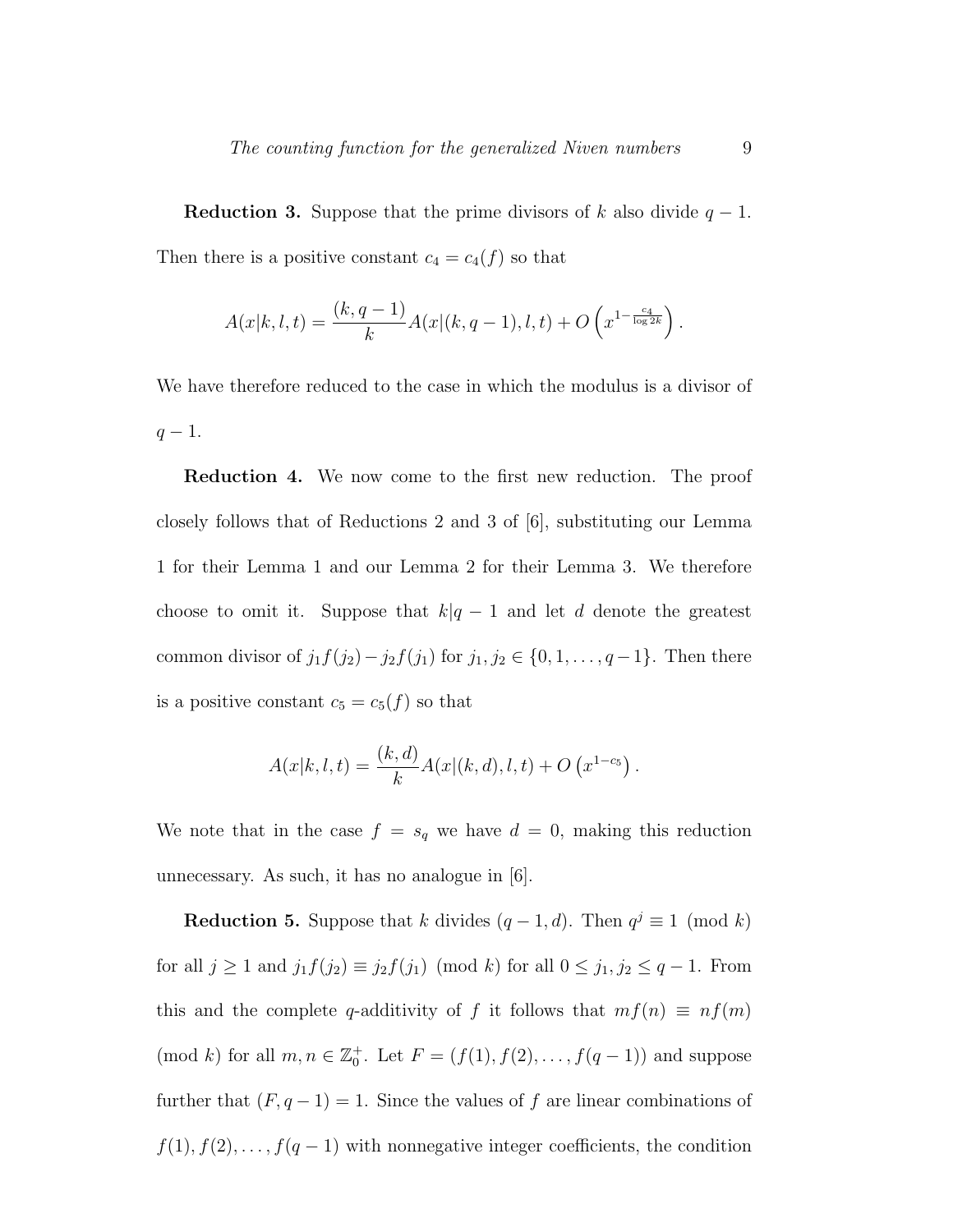$(F, q-1) = 1$  implies that we can find an  $m \in \mathbb{Z}^+$  so that  $(f(m), q-1) = 1$ . Therefore if  $n \in \mathbb{Z}_0^+$  satisfies  $f(n) = t$  we have  $mt = mf(n) \equiv nf(m)$  $\pmod{k}$  and it follows that

$$
A(x|k, l, t) = \begin{cases} a(x|t) & \text{if } mt \equiv lf(m) \pmod{k}, \\ 0 & \text{otherwise.} \end{cases}
$$

This is the analogue of the final reduction in section 4.5 of [6].

#### 4.2 Unrestricted argument

We now turn to the distribution of the values of  $f$  when its argument is free to take on any value. We let m and  $\sigma$  denote the mean and standard deviation of f on the set  $D = \{0, 1, \ldots, q - 1\}$  of base q digits. That is,

$$
m = \frac{1}{q} \sum_{j=0}^{q-1} f(j) , \sigma^2 = \frac{1}{q} \sum_{j=0}^{q-1} f(j)^2 - m^2.
$$

We also set

$$
N_x = \left\lfloor \frac{\log x}{\log q} \right\rfloor
$$

where  $[y]$  is the greatest integer not exceeding y.

Following  $[1]$ , we view D as a probability space in which each element is assigned a measure of  $1/q$ . We use the digits of the base q expansion (1) to identify the set of nonnegative integers n strictly less than  $q^N$   $(N \in \mathbb{Z}^+)$ with the product space  $D^N$ . In this way f can be viewed as the random variable on  $D^N$  obtained by summing together N independent copies of  $f$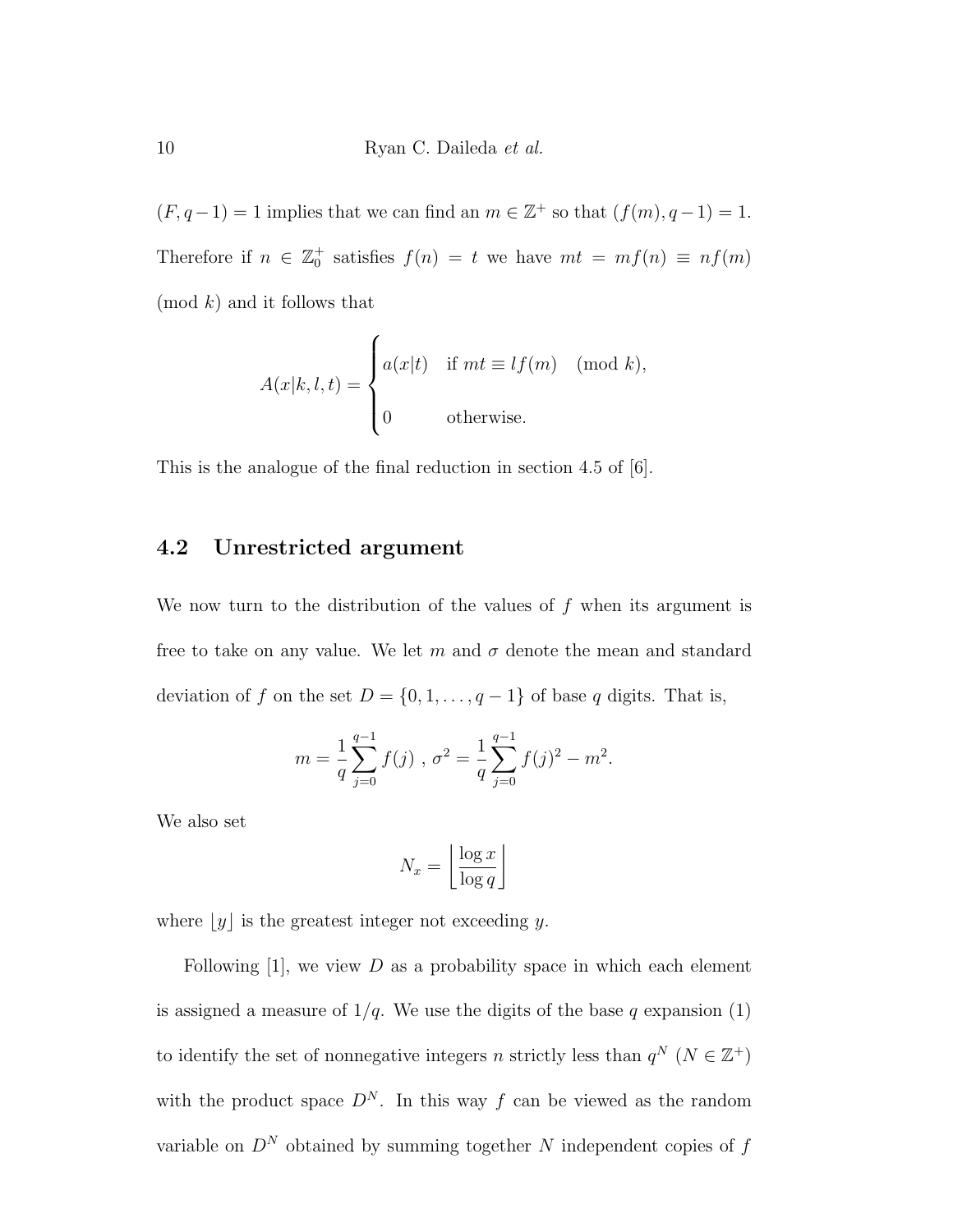acting on  $D$  alone. Applying Theorem 15, Chapter III of  $[9]$  in this setting, it is not difficult to deduce the next result.

**Proposition 1.** Let  $\epsilon \in (0, 1/2)$  and set  $I = [mN_x - N_x^{1/2 + \epsilon}, mN_x + N_x^{1/2 + \epsilon}]$ . Then

$$
\#\{0 \le n < x | f(n) \notin I\} \ll \frac{x}{(\log x)^2}
$$

the implied constant depending only on f and  $\epsilon$ .

We remark that in the case  $f = s_q$ , this proposition follows from Lemma 4 of [8]. In fact, using the line of reasoning we have suggested, it is possible to obtain a more general result very similar to that lemma in which  $N_x^{1/2+\epsilon}$ is replaced by  $N_x^{1/2}\lambda_x$ , where  $\lambda_x = o(N_x^{1/2})$ .

As observed in [6] in the case  $f = s_q$ , Theorem 6, Chapter VII of [9] can be used to obtain the following result.

**Proposition 2.** If  $(f(1), f(2), \ldots, f(q-1)) = 1$  then uniformly for  $t \in \mathbb{Z}$ we have

$$
a(x|t) = \frac{x}{\sigma\sqrt{N_x}} \varphi\left(\frac{t - mN_x}{\sigma\sqrt{N_x}}\right) + O\left(\frac{x}{N_x}\right)
$$

where  $\varphi(y) = (2\pi)^{-1/2} e^{-y^2/2}$ . The implied constant depends only on f.

Corollary 1. If  $F = (f(1), f(2), \ldots, f(q-1))$  then

$$
a(x|t) = \frac{Fx}{\sigma\sqrt{N_x}}\varphi\left(\frac{t - mN_x}{\sigma\sqrt{N_x}}\right) + O\left(\frac{x}{N_x}\right)
$$

when  $t \equiv 0 \pmod{F}$  and  $a(x|t) = 0$  otherwise.

*Proof.* Apply the proposition to the function  $g = f/F$ .  $\Box$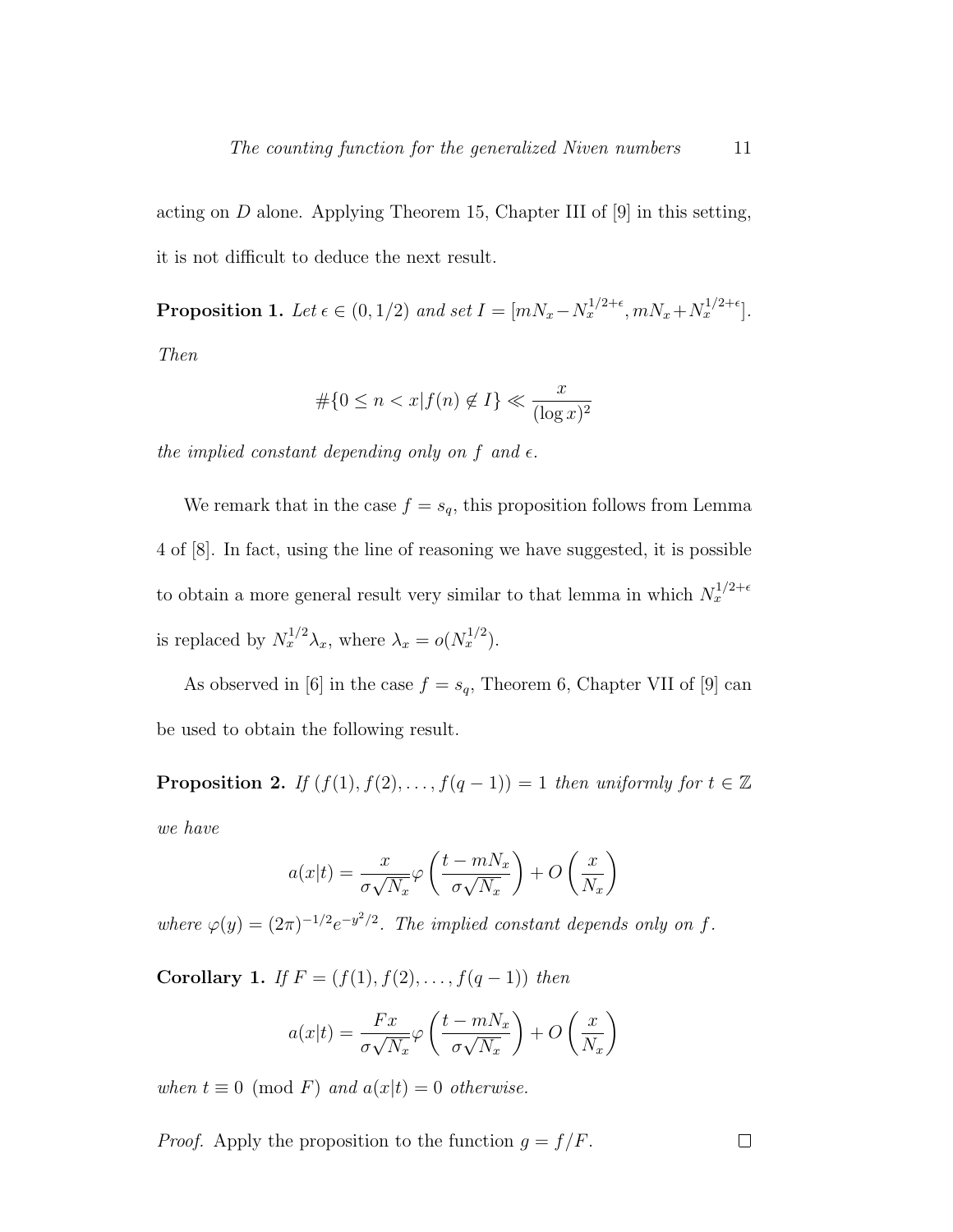# 5 Proof of Theorem 1

It suffices to consider the case in which  $m \geq 0$ , since  $N_f(x) = N_{-f}(x)$ . Fixing  $\epsilon \in (0, 1/2)$ , according to Proposition 1 we have

$$
N_f(x) = \sum_{\substack{t \in I \\ t \equiv 0 \pmod{F}}} A(x||t|, 0, t) + O\left(\frac{x}{(\log x)^2}\right).
$$
 (6)

As in Section 5 of [6], one can show that Reductions 1 through 5 together with the corollary to Proposition 2 yield

$$
A(x||t|, 0, t) = \frac{(t, q - 1, d)}{|t|} a(x|t) + O\left(\frac{x \log N_x}{tN_x}\right)
$$
(7)

uniformly for (nonzero)  $t \in I$ . Since  $(t, q-1, d)$  depends only on the residue of t (mod  $q - 1$ ), substitution of (7) into (6) yields

$$
N_f(x) = \sum_{j=1}^{q-1} (j, q-1, d) \sum_{\substack{t \in I \\ t \neq 0 \\ t \equiv 0 \pmod{F} \\ t \equiv j \pmod{q-1}}} \frac{a(x|t)}{|t|} + O\left(\frac{x \log N_x}{N_x} E_1(x)\right) \tag{8}
$$

where

$$
E_1(x) = \begin{cases} N_x^{\epsilon - 1/2} & \text{if } m > 0, \\ \log N_x & \text{if } m = 0. \end{cases}
$$

**Lemma 3.** For  $j = 1, 2, ..., q - 1$  we have

$$
\sum_{\substack{t \in I \\ t \neq 0 \\ t \equiv 0 \pmod{F} \\ t \equiv j \pmod{q-1}}} \frac{a(x|t)}{|t|} = \frac{1}{q-1} \sum_{\substack{t \in I \\ t \neq 0 \\ t \equiv 0 \pmod{F}}} \frac{a(x|t)}{|t|} + O\left(\frac{x}{N_x}E_2(x)\right)
$$

where

$$
E_2(x) = \begin{cases} N_x^{\epsilon - 1/2} & \text{if } m > 0, \\ N_x^{1/2} & \text{if } m = 0. \end{cases}
$$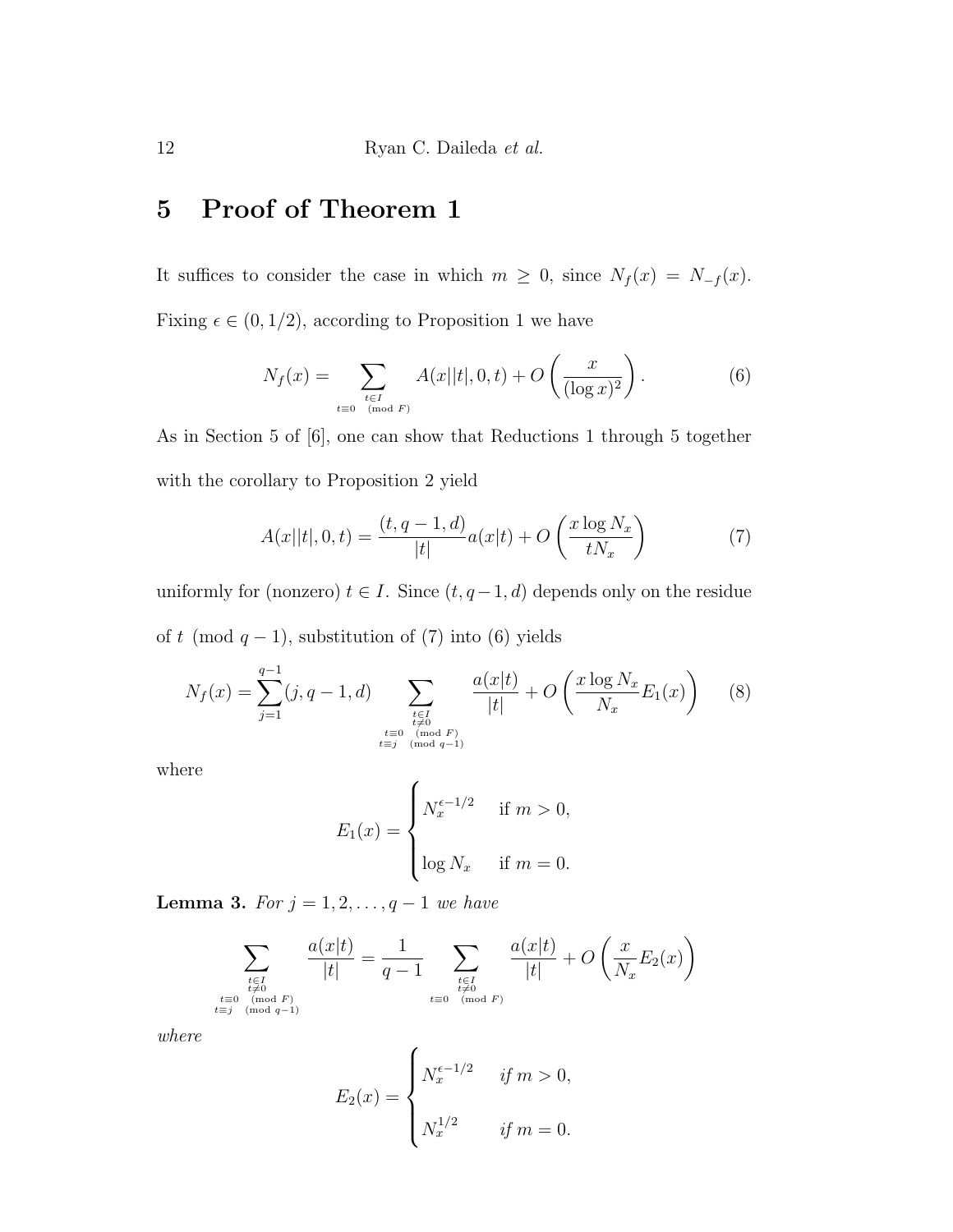*Proof.* Since we have assumed  $(F, q-1) = 1$ , for each  $j = 1, 2, \ldots, q-1$  there is a unique  $b_j \pmod{F(q-1)}$  so that the two simultaneous congruences  $t \equiv 0 \pmod{F}$  and  $t \equiv j \pmod{q-1}$  are equivalent to the single congruence  $t \equiv b_j \pmod{F(q-1)}$ . The corollary to Proposition 2 implies that for  $t, k \equiv 0 \pmod{F}$  we have

$$
\frac{a(x|t+k)}{|t+k|} = \frac{a(x|t)}{|t|} + O\left(\frac{x}{|t|\log x} + \frac{x}{t^2(\log x)^{1/2}}\right)
$$
(9)

when  $t + k \neq 0$ , the implied constant depending only on f and k.

When  $m > 0$  we therefore have

$$
\sum_{\substack{t \in I \\ t \equiv 0 \pmod{F} \\ t \equiv j \pmod{F}}} \frac{a(x|t)}{|t|} = \sum_{\substack{t \in I \\ t \equiv b_j \pmod{F(q-1)}}} \frac{a(x|t)}{t}
$$
\n
$$
= \frac{1}{q-1} \sum_{\substack{t \in I \\ t \equiv b_j \pmod{F(q-1)}}} \sum_{\substack{t \in I \\ \text{mod } F(q-1) \text{ is odd}}} \frac{a(x|t+kF)}{t+kF}
$$
\n
$$
+O\left(\frac{x}{N_x^{3/2-\epsilon}}\right)
$$
\n
$$
= \frac{1}{q-1} \sum_{\substack{s \in I \\ s \equiv 0 \pmod{F} \\ s \equiv 0 \pmod{F}}} \frac{a(x|s)}{s} + O\left(\sum_{\substack{s \in J \\ s \equiv 0 \pmod{F} \\ s \equiv 0 \pmod{F}}} \frac{a(x|s)}{s}\right)
$$

where  $J$  is the set of integers with distance at most  $qF$  from the endpoints of I. Since  $a(x|s) \ll x/N_x^{1/2}$ , the sum over J contributes no more than the second error term, proving the lemma in this case.

When  $m = 0$  we may carry through the same analysis, being careful in the second step to omit from the summation the single value of  $t$  for which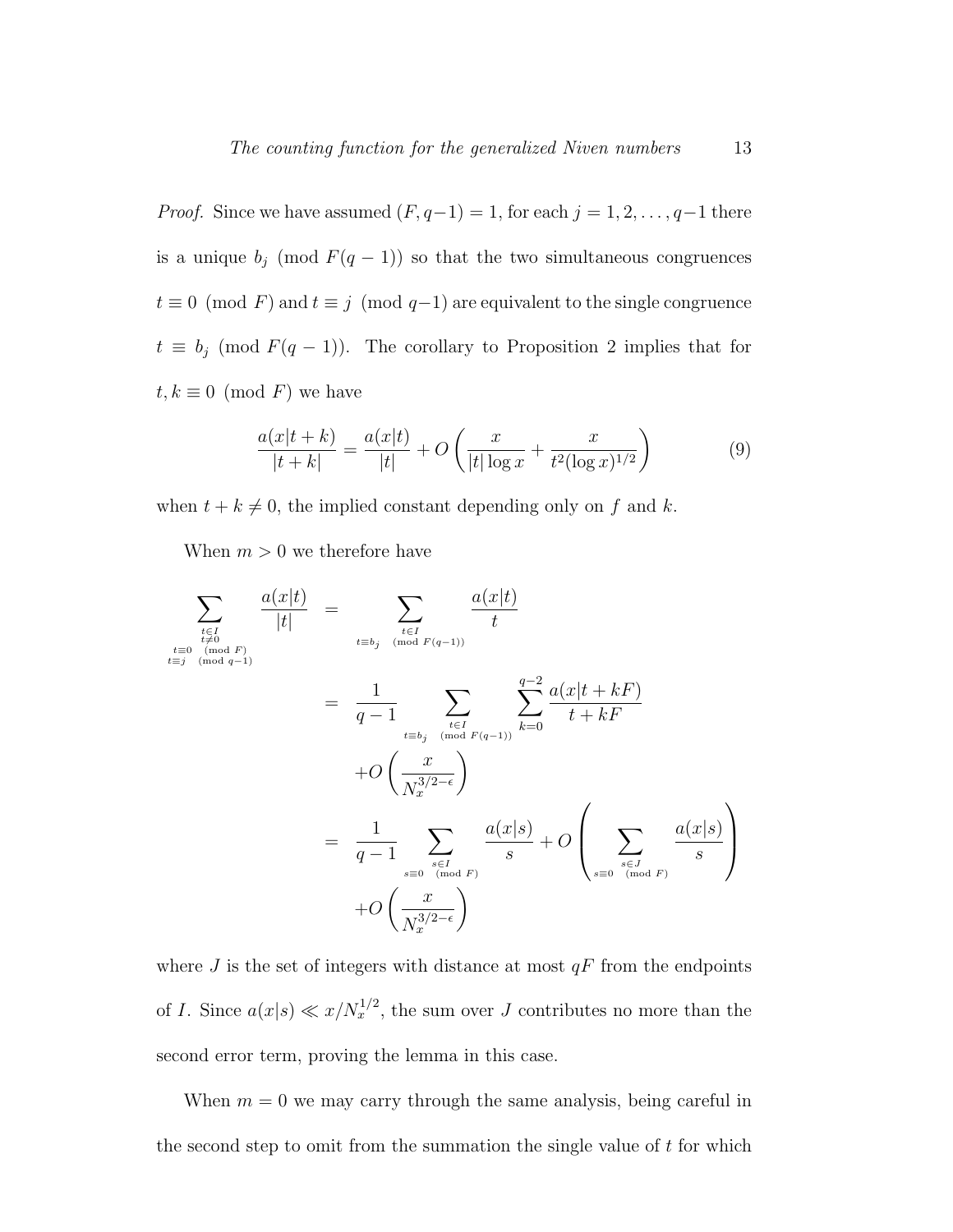$t + kF = 0$ . This introduces an error of size  $O(x/N_x^{1/2})$ , which is consistent with the statement of the lemma.  $\Box$ 

Combining Lemma 3 with equation (8) we can now complete the proof. When  $m > 0$  we have

$$
N_f(x) = \left(\frac{1}{q-1} \sum_{j=1}^{q-1} (j, q-1, d)\right) \sum_{\substack{t \in I \\ t \equiv 0 \pmod{F}}} \frac{a(x|t)}{t} + O\left(\frac{x \log N_x}{N_x^{3/2-\epsilon}}\right)
$$
  
\n
$$
= \frac{1}{m N_x} \left(\frac{1}{q-1} \sum_{j=1}^{q-1} (j, q-1, d)\right) \sum_{\substack{t \in I \\ t \equiv 0 \pmod{F}}} a(x|t)
$$
  
\n
$$
+ O\left(\frac{x \log \log x}{(\log x)^{3/2-\epsilon}}\right)
$$
  
\n
$$
= \frac{\log q}{m \log x} \left(\frac{1}{q-1} \sum_{j=1}^{q-1} (j, q-1, d)\right) \sum_{\substack{t \in I \\ t \equiv 0 \pmod{F}}} a(x|t)
$$
  
\n
$$
+ O\left(\frac{x \log \log x}{(\log x)^{3/2-\epsilon}}\right)
$$
  
\n
$$
= \frac{\log q}{m} \left(\frac{1}{q-1} \sum_{j=1}^{q-1} (j, q-1, d)\right) \frac{x}{\log x} + O\left(\frac{x \log \log x}{(\log x)^{3/2-\epsilon}}\right)
$$

where in the final line we have used Proposition 1 to replace the sum with  $x + O(x/(\log x)^2)$ . Since  $\epsilon \in (0, 1/2)$  was arbitrary, we may discard the  $\log \log x$  term in the error, giving the stated result.

When  $m = 0$  we have

$$
N_f(x) = \left(\frac{1}{q-1} \sum_{j=1}^{q-1} (j, q-1, d) \right) \sum_{\substack{t \in I \\ t \neq 0 \\ t \equiv 0 \pmod{F}}} \frac{a(x|t)}{|t|} + O\left(\frac{x}{N_x^{1/2}}\right) \tag{10}
$$

Set  $\epsilon = 1/4$  for convenience. Writing  $t = Fs$  and using the corollary to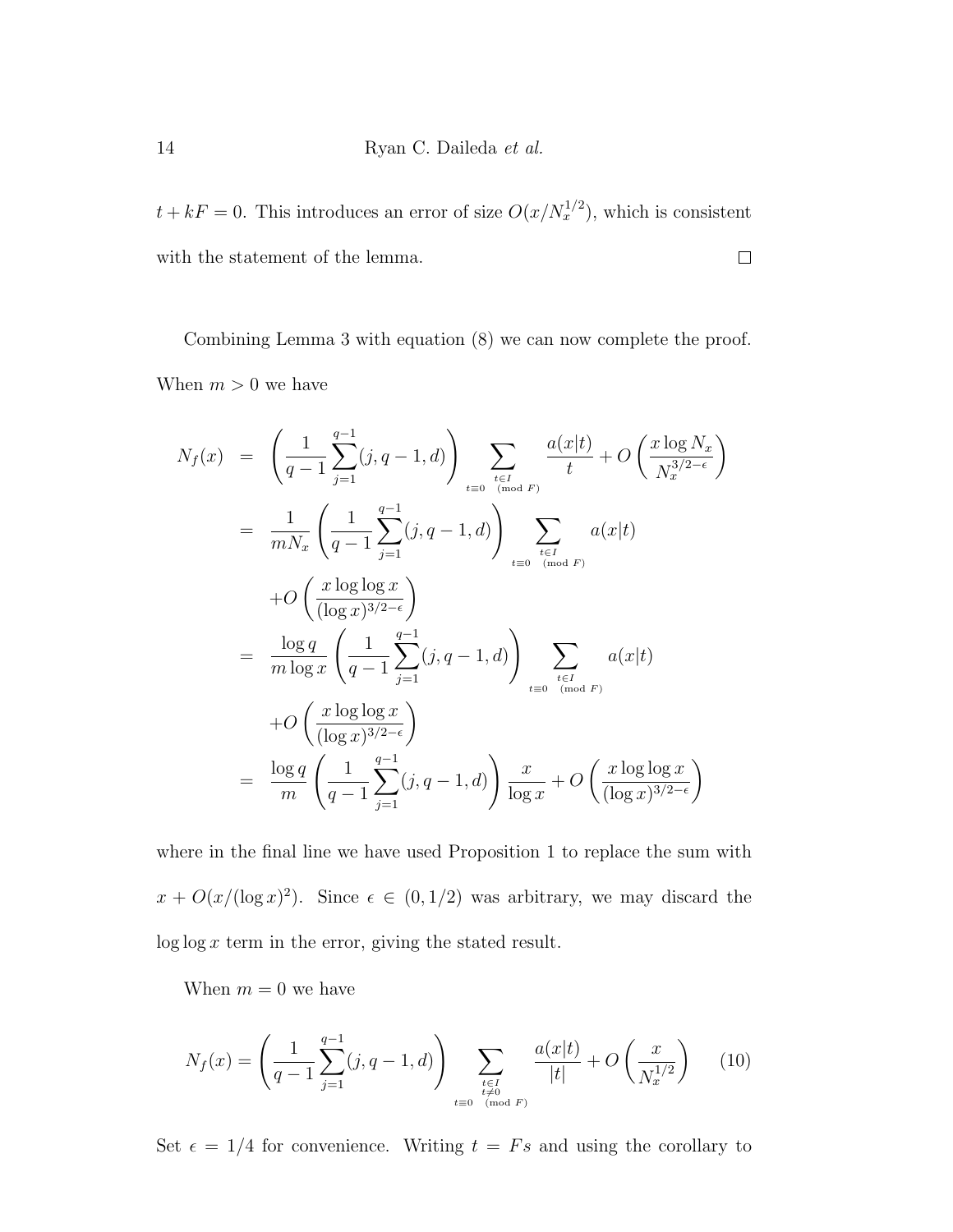Proposition 2 we obtain

$$
\sum_{\substack{t \in I \\ t \neq 0 \pmod{F}}} \frac{a(x|t)}{|t|} = \frac{2x}{\sigma\sqrt{N_x}} \sum_{1 \le s \le N_x^{3/4}/F} \frac{1}{s} \varphi\left(\frac{sF}{\sigma\sqrt{N_x}}\right) + O\left(\frac{x\log N_x}{N_x}\right). (11)
$$

Now

$$
\sum_{1 \le s \le N_x^{3/4}/F} \frac{1}{s} \varphi \left( \frac{sF}{\sigma \sqrt{N_x}} \right) = \int_1^{N_x^{3/4}/F} \frac{1}{s} \varphi \left( \frac{sF}{\sigma \sqrt{N_x}} \right) ds + O(1)
$$
  
\n
$$
= \frac{1}{\sqrt{2\pi}} \int_{F/\sigma \sqrt{2N_x}}^{N_x^{1/4}/\sigma \sqrt{2}} \frac{e^{-u^2}}{u} du + O(1)
$$
  
\n
$$
= \frac{1}{\sqrt{2\pi}} \int_{F/\sigma \sqrt{2N_x}}^{1} \frac{e^{-u^2}}{u} du + O(1)
$$
  
\n
$$
= \frac{1}{\sqrt{2\pi}} \int_{F/\sigma \sqrt{2N_x}}^{1} \frac{1}{u} du + O(1)
$$
  
\n
$$
= \frac{1}{2\sqrt{2\pi}} \log N_x + O(1)
$$
  
\n
$$
= \frac{1}{2\sqrt{2\pi}} \log \log x + O(1).
$$

Returning to equations (10) and (11) we find that

$$
N_f(x) = \frac{1}{(2\pi\sigma^2)^{1/2}} \left( \frac{1}{q-1} \sum_{j=1}^{q-1} (j, q-1, d) \right) \frac{x \log \log x}{N_x^{1/2}} + O\left(\frac{x}{N_x^{1/2}}\right)
$$
  
= 
$$
\left( \frac{\log q}{2\pi\sigma^2} \right)^{1/2} \left( \frac{1}{q-1} \sum_{j=1}^{q-1} (j, q-1, d) \right) \frac{x \log \log x}{(\log x)^{1/2}}
$$
  
+ 
$$
O\left(\frac{x}{(\log x)^{1/2}}\right)
$$

which concludes the proof.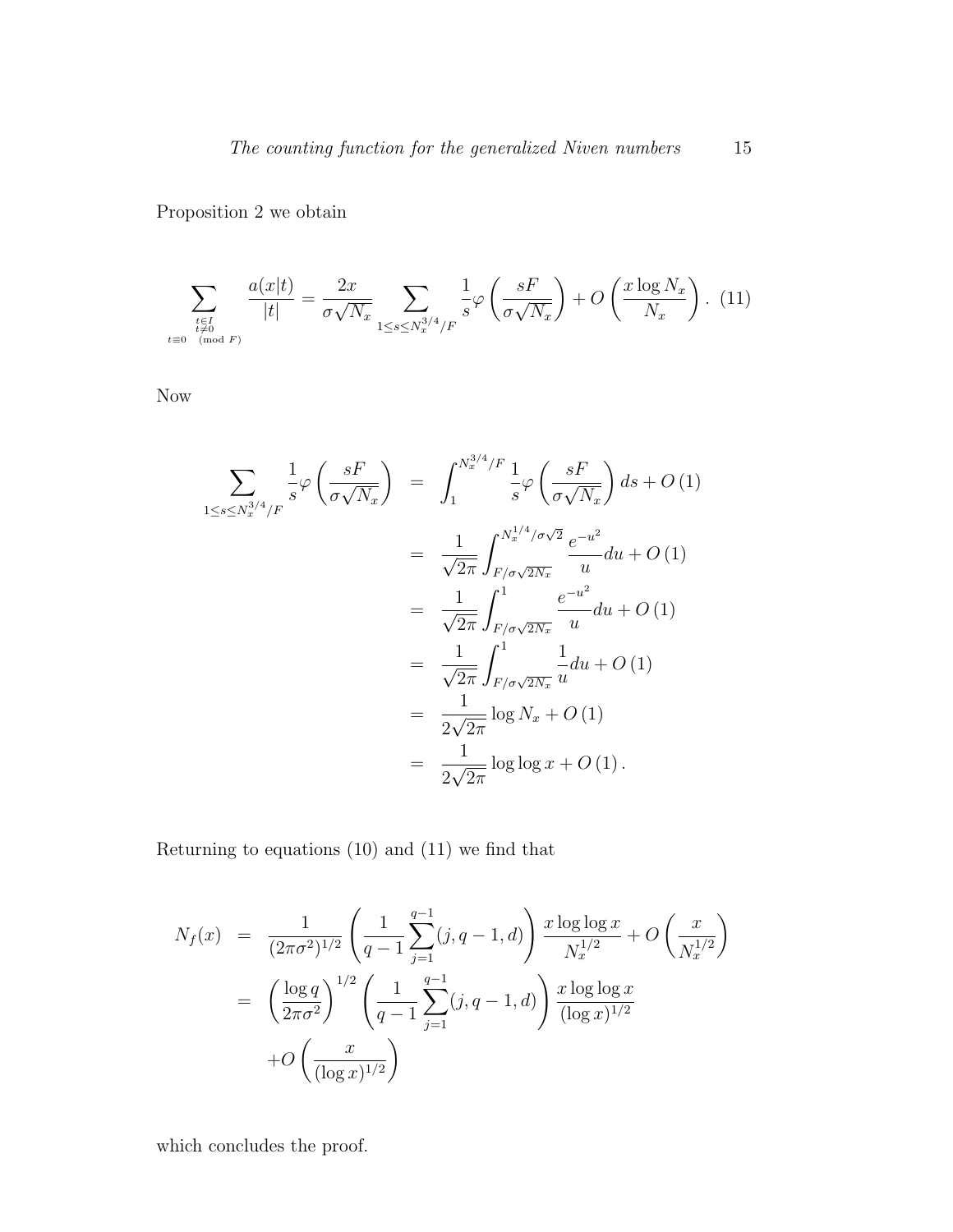## References

- [1] Cooper, C. N.; Kennedy, R. E., On the natural density of the Niven numbers, College Math. J. 15 (1984), 309–312.
- [2] Cooper, C. N.; Kennedy, R. E., On an asymptotic formula for the Niven numbers, Internat. J. Math. Sci. 8 (1985), 537–543.
- [3] Cooper, C. N.; Kennedy, R. E., A partial asymptotic formula for the Niven numbers, Fibonacci Quart. 26 (1988), 163–168.
- [4] Cooper, C. N.; Kennedy, R. E., Chebyshev's inequality and natural density, Amer. Math. Monthly 96 (1989), 118–124.
- [5] De Koninck, J. M.; Doyon, N., On the number of Niven numbers up to x, Fibonacci Quart. 41 (5) (2003), 431–440.
- [6] De Koninck, J.-M.; Doyon, N.; Kátai, I., On the counting function for the Niven numbers, Acta Arithmetica 106 (3) (2003), 265–275.
- [7] Delange, H., Sur les fonctions q-additives ou q-multiplicatives, Acta Arithmetica 21 (1972), 285–298.
- [8] Mauduit, C.; Pomerance, C.; Sárközy, A., On the distribution in residue classes of integers with a fixed sum of digits, Ramanujan J. 9 (1-2) (2005), 45–62.